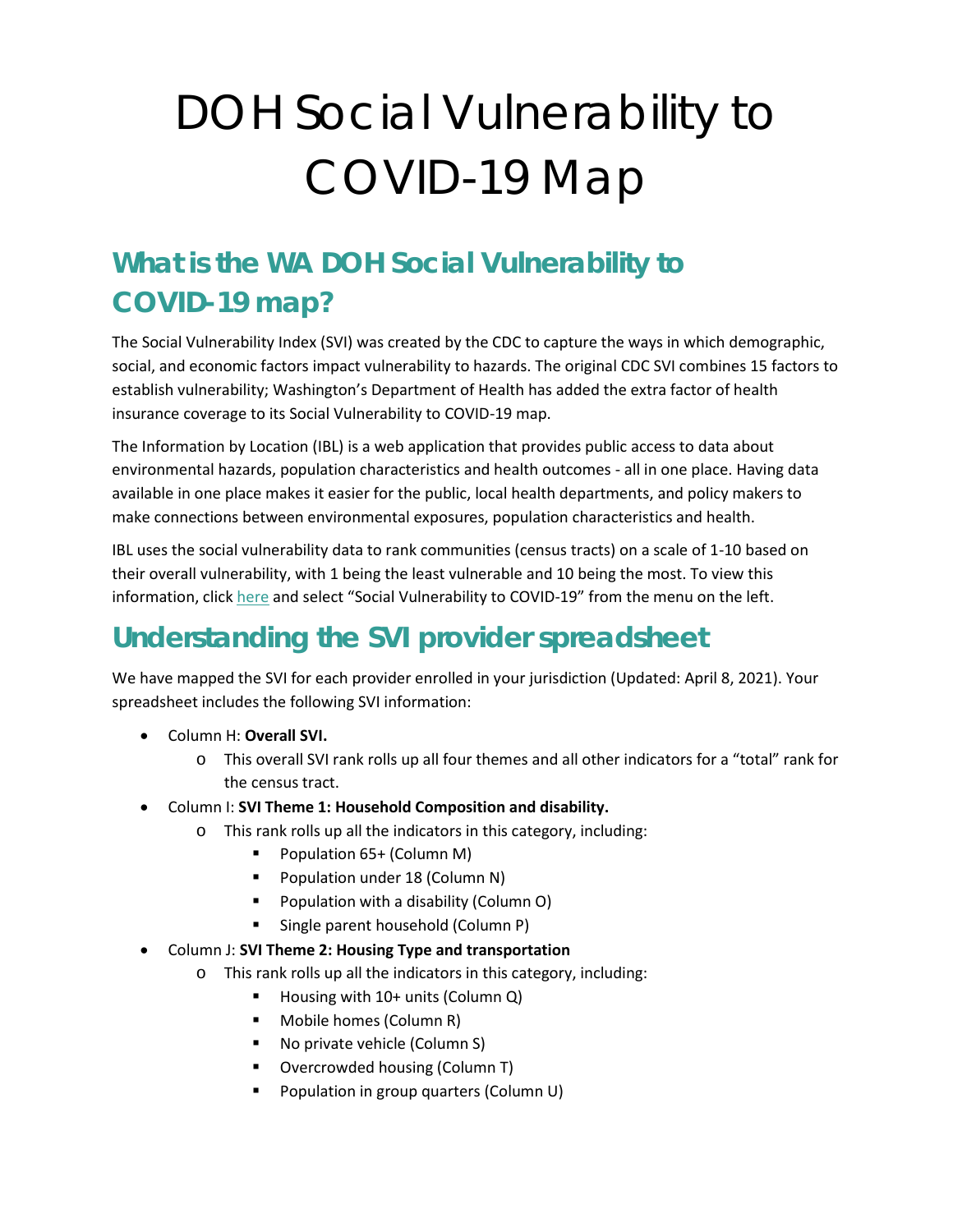- Column K: **SVI Theme 3: Race, ethnicity, and language**
	- o This rank rolls up all the indicators in this category, including:
		- Limited English proficiency (Column V)
		- People of Color (Column W)
- Column L: **SVI Theme 4: Socioeconomic determinants**
	- o This rank rolls up all the indicators in this category, including:
		- **Medium household income (Column X)**
		- No high school diploma (Column Y)
		- Population with no insurance (Column Z)
		- Population in poverty (Column AA)
		- Unemployed (Column AB)

### **Using the SVI tool**

Open [IBL](file:///C:/Users/KXM2303/AppData/Local/Microsoft/Windows/INetCache/Content.Outlook/RODDNYJY/doh.wa.gov/ibl) by clicking the link or entering doh.wa.gov/ibl in your browser.

In the Information by Location tool, you will see a menu to the left of the map. Select the "Social Vulnerability to COVID-19" topic (not the Social Vulnerability to Hazards topic below). Once you have selected the map topic, the ranking colors will show for each census tract. The different colors represent how vulnerable each census tract is, with a scale located to the right of the dashboard. The most vulnerable census tracts are represented by a darker red. The least vulnerable census tracts are represented by a darker blue.



When you select the Social Vulnerability to COVID-19 topic, the menu will change to show the themes (groupings) of the individual data measures that make up the map. As you click on a theme or measure, the map will refresh with the rankings for that selection. If you want to see overall rankings, be sure that "Social Vulnerability to COVID-19" is highlighted on the menu.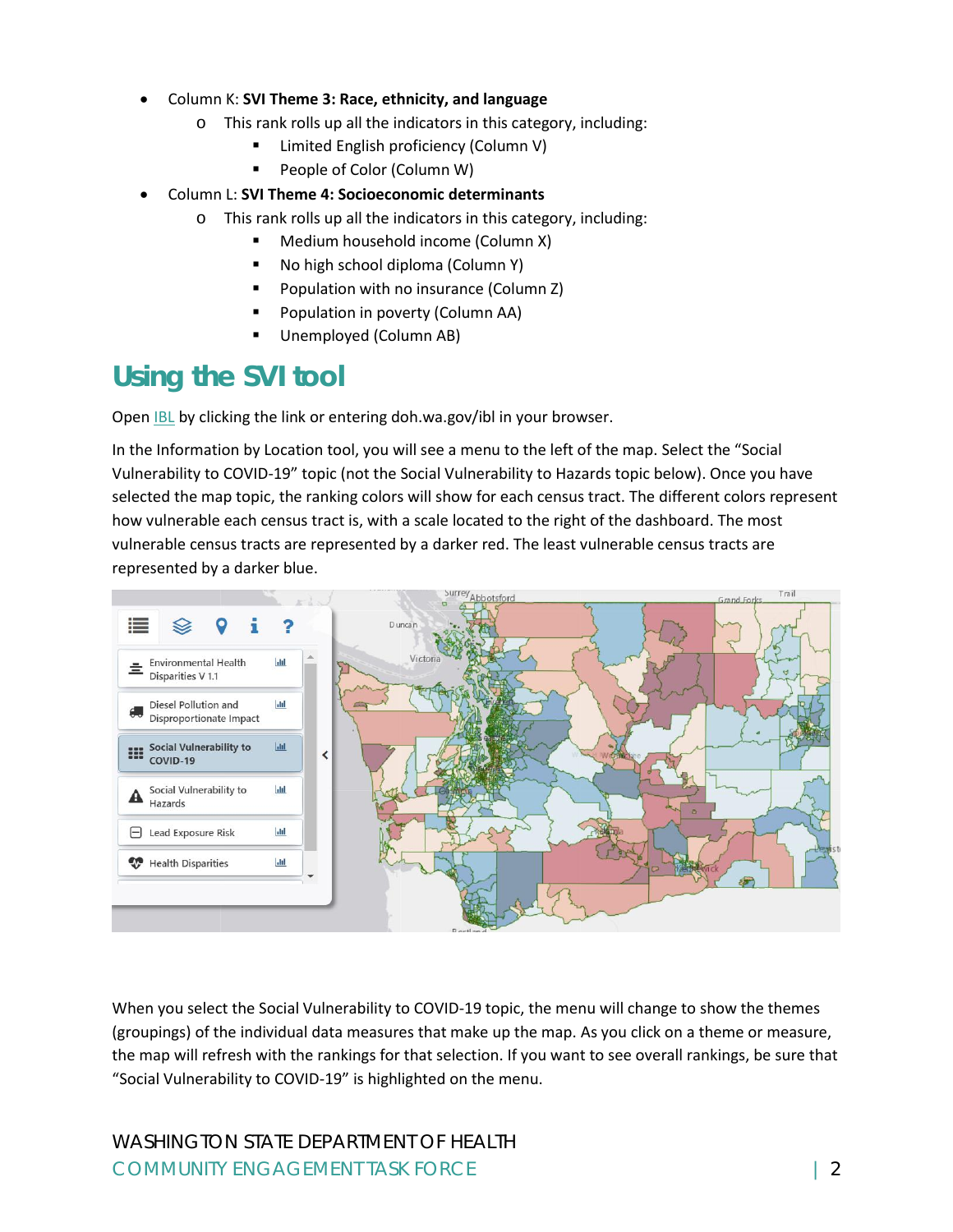

Selecting a census tract on the map will show an overall ranking, as well as rankings for each measure and theme. It will also pop up a box with demographic information.



Selecting the middle menu tab allows you to enter an address or zip code, so you can see the location, vulnerability ranking, and demographics for any enrolled vaccination provider. A location pin will be dropped on the map at that location.



For more information about the Washington Tracking Network (WTN) and the Social Vulnerability to COVID-19 map, please visit the [WTN webpage](https://www.doh.wa.gov/DataandStatisticalReports/WashingtonTrackingNetworkWTN) and watch th[e How-to-Webinar](https://www.youtube.com/watch?v=rqXDeEnWfps) for using this tool to prioritize equitable COVID-19 vaccine distribution.